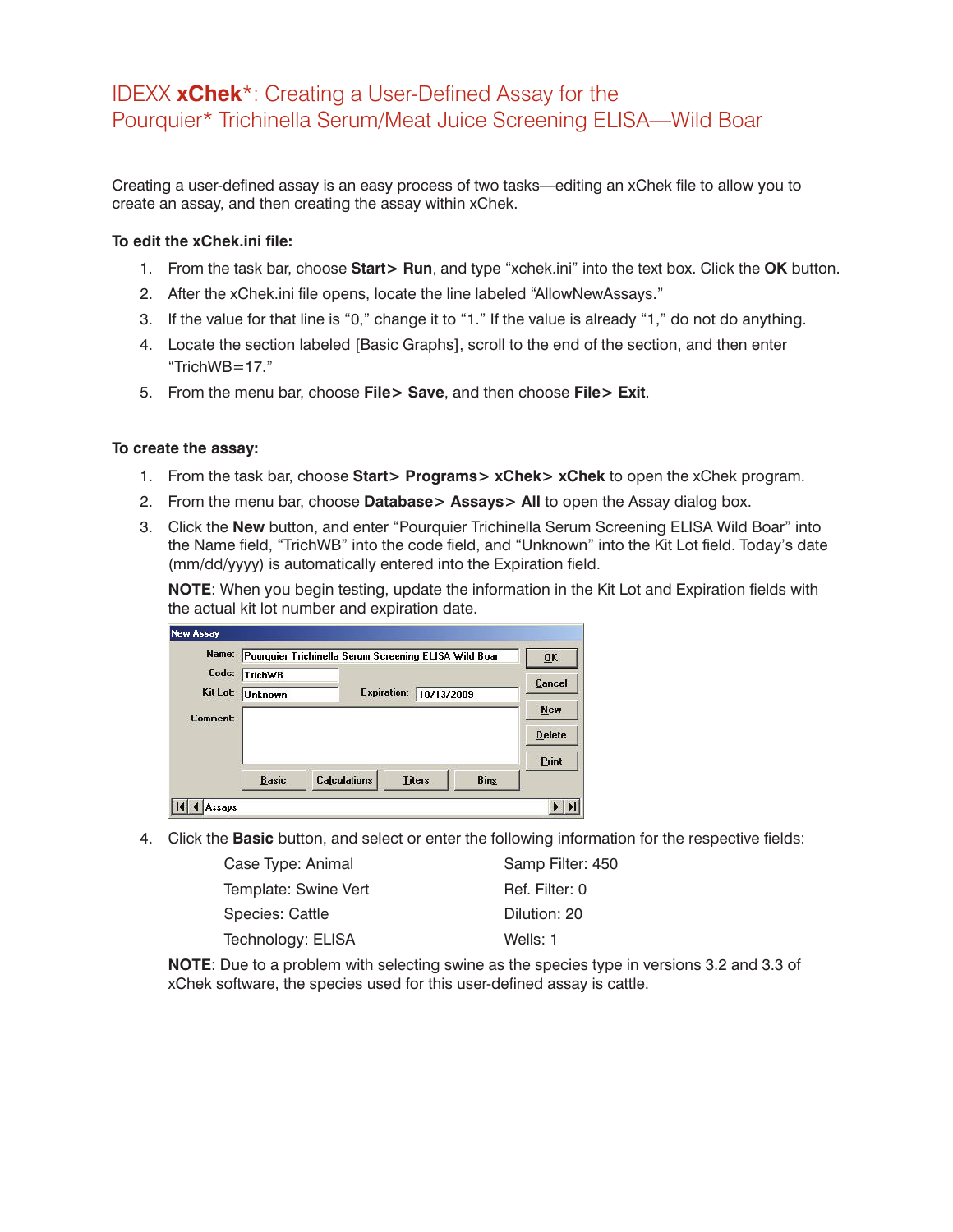| <b>New Assay</b>  |                   |                  |    |        |
|-------------------|-------------------|------------------|----|--------|
| Case Type: Animal |                   | Samp Filter: 450 |    | ŪK     |
| Template:         | <b>Swine Vert</b> | Ref Filter:      | In |        |
| Species: Cattle   |                   | <b>Dilution:</b> | 20 | Cancel |
| Technology:       | <b>ELISA</b>      | Wells:           | 11 |        |

**NOTE:** The Pourquier Trichinella assay has a negative and a positive control configuration in the insert that is not supported by the IDEXX xChek software. The assay has been set up in xChek to have a vertical control configuration. Therefore place negative controls in wells A1 and B1, and positive controls in wells C1 and D1.

- 5. Click **OK** to save the settings.
- 6. Click the **Calculations** button and select or enter the following information: Formulas:

"S" Part of Ratio: Sample1

"P" Part of Ratio: Positive

"N" Part of Ratio: None

Blocking Factor: None

**First Cald** 

| <b>First Calculation:</b> | Second Calculation: |
|---------------------------|---------------------|
| Variable: S/P             | Variable: None      |
| Positive Cutoff: 1.00     | Positive Cutoff: 0  |
| Suspect Cutoff: 0.901     | Suspect Cutoff: 0   |
| Comparison: $>=$          | Comparison: None    |

**NOTE:** xChek does not support the SP % calculation. Instead, xChek calculates an S/P value. The cutoff values have been updated to match the new calculation, and the interpretation is the same.

|                                                                                                    |                 |                                                                                                         | 0K           |
|----------------------------------------------------------------------------------------------------|-----------------|---------------------------------------------------------------------------------------------------------|--------------|
| "S" Part of Ratio:                                                                                 | Sample1         |                                                                                                         |              |
| "P" Part of Ratio:                                                                                 | Positive        |                                                                                                         | Cancel       |
| "N" Part of Ratio:                                                                                 | None            |                                                                                                         | <b>Reset</b> |
| <b>Blocking Factor:</b>                                                                            | <b>None</b>     |                                                                                                         |              |
| <b>First Calculation</b><br>Variable:<br>ls/P<br><b>Positive Cutoff:</b><br><b>Suspect Cutoff:</b> | 1.000<br>10.901 | <b>Second Calculation</b><br>Variable:<br><b>Positive Cutoff:</b><br>In<br><b>Suspect Cutoff:</b><br>In | None         |

7. Click **OK** to save these settings, and then click **OK** to save the assay to the database. You can now test for trichinella antibodies using the xChek Assay Management System.

**NOTE:** xChek does not evaluate controls or results for validity when you use a user-defined assay. You must evaluate the results from each assay in accordance with good laboratory practices. To evaluate your assay validity, please refer to the insert provided with the test kit.